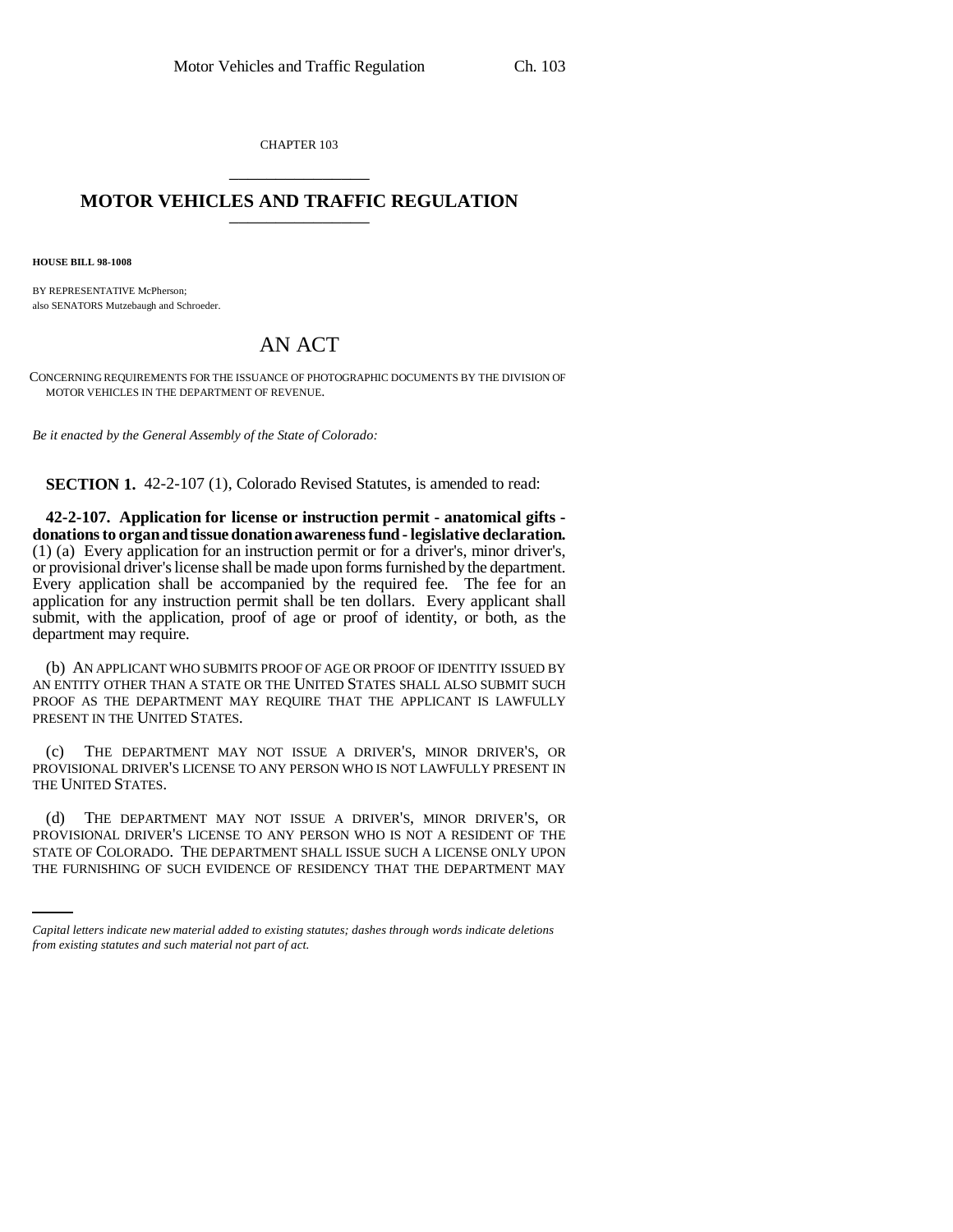REQUIRE.

**SECTION 2.** 42-2-122 (1), Colorado Revised Statutes, is amended BY THE ADDITION OF THE FOLLOWING NEW PARAGRAPHS to read:

**42-2-122. Department may cancel license - provisional license for physical or mental limitations.** (1) The department has the authority to cancel, deny, or deny the reissuance of any driver's, minor driver's, or provisional driver's license upon determining that the licensee was not entitled to the issuance thereof for any of the following reasons:

(f) THE PERSON IS NOT LAWFULLY PRESENT IN THE UNITED STATES;

(g) THE PERSON IS NOT A RESIDENT OF THE STATE OF COLORADO.

**SECTION 3.** 42-2-302 (2), Colorado Revised Statutes, is amended to read:

**42-2-302. Department may issue - limitations.** (2) (a) The department shall issue an identification card only upon the furnishing of a birth certificate or other documentary evidence of identity that the department may require. AN APPLICANT WHO SUBMITS A BIRTH CERTIFICATE OR OTHER DOCUMENTARY EVIDENCE ISSUED BY AN ENTITY OTHER THAN A STATE OR THE UNITED STATES SHALL ALSO SUBMIT SUCH PROOF AS THE DEPARTMENT MAY REQUIRE THAT THE APPLICANT IS LAWFULLY PRESENT IN THE UNITED STATES. The department may assess a fee under section 42-2-306 (1) (b) if the department is required to undertake additional efforts to verify the identity of the applicant.

(b) THE DEPARTMENT MAY NOT ISSUE AN IDENTIFICATION CARD TO ANY PERSON WHO IS NOT LAWFULLY PRESENT IN THE UNITED STATES.

(c) THE DEPARTMENT MAY NOT ISSUE AN IDENTIFICATION CARD TO ANY PERSON WHO IS NOT A RESIDENT OF THE STATE OF COLORADO. THE DEPARTMENT SHALL ISSUE AN IDENTIFICATION CARD ONLY UPON THE FURNISHING OF SUCH EVIDENCE OF RESIDENCY THAT THE DEPARTMENT MAY REQUIRE.

**SECTION 4.** 42-2-302 (3) (a), Colorado Revised Statutes, is amended to read:

**42-2-302. Department may issue - limitations.** (3) (a) The department has the authority to cancel, deny, or deny the reissuance of the identification card of a person upon determining that the person is not entitled to issuance of the identification card for the following reasons:

(I) Failure to give the required or correct information in an application or commission of any fraud in making such application; or

(II) Permission of an unlawful or fraudulent use or conviction of misuse of an identification card;

(III) THE PERSON IS NOT LAWFULLY PRESENT IN THE UNITED STATES; OR

(IV) THE PERSON IS NOT A RESIDENT OF THE STATE OF COLORADO.